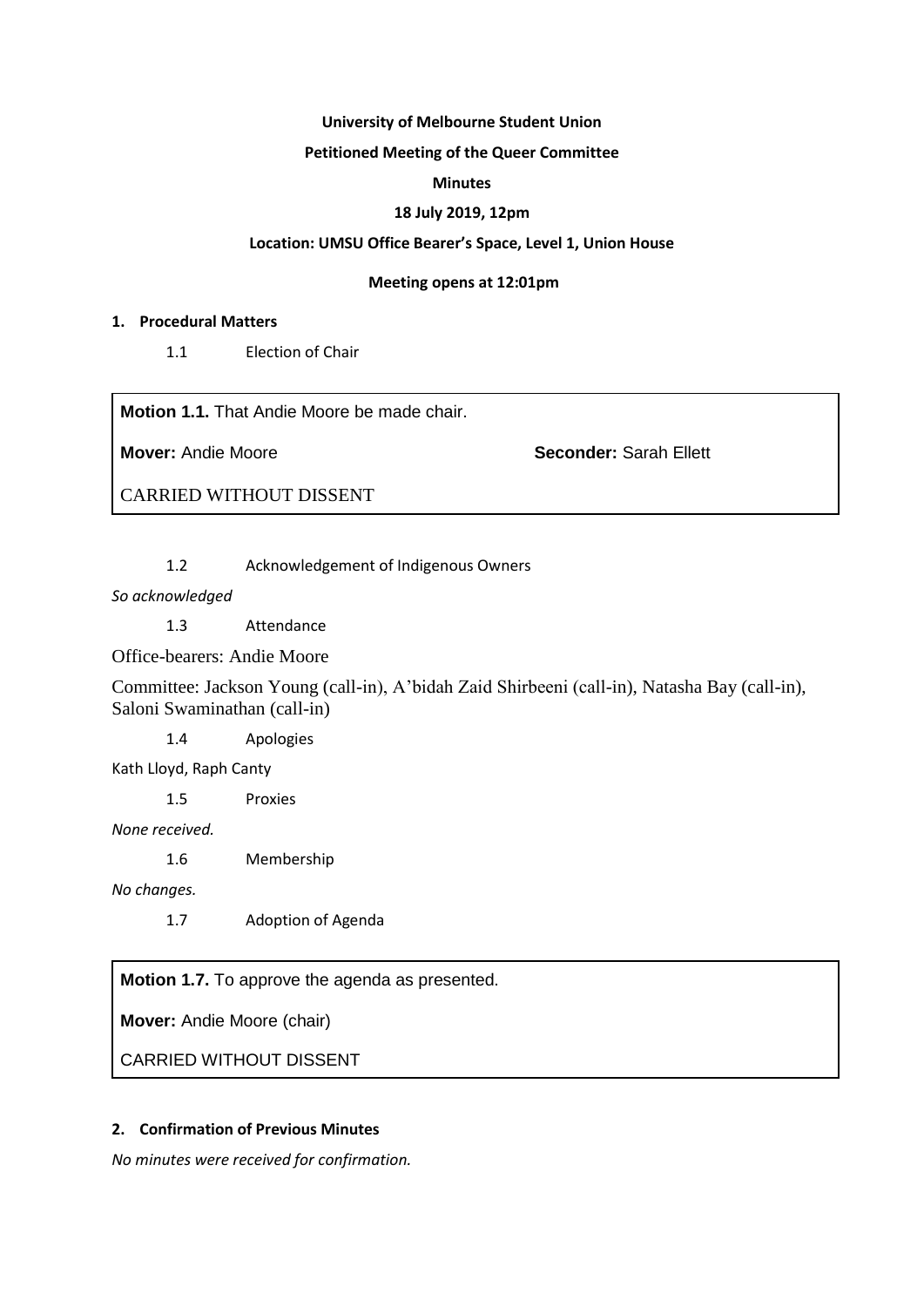## **3. Conflict of Interest Declarations**

*None declared.*

**4. Matters Arising from the Minutes**

*None.*

**5. Correspondence**

*None received.*

**Procedural Motion.** To move directly to Motions on Notice.

**Mover:** Andie Moore (chair)

CARRIED WITHOUT DISSENT

## **8. Motions on Notice**

**Motion 8.1.** To approve up to \$1200 from the Food and Beverages for Collectives budget line to spend on catering for the Queer People of Colour Collective.

**Mover:** Andie Moore (chair)

CARRIED WITHOUT DISSENT

**Motion 8.2.** To approve up to \$50 from the Queer Space Maintenance budget line to spend on more snacks, milk and soy milk for the Queer Space.

**Mover:** Andie Moore (chair)

CARRIED WITHOUT DISSENT

**Motion 8.3.** To approve up to \$200 from the Special Projects and Events budget line to spend on snacks for Queer Gals Movie Night

**Mover:** Andie Moore (chair)

CARRIED WITHOUT DISSENT

#### **6. Office Bearer Report**

Andie presented a verbal report.

#### **7. Other Reports**

None received.

**9. Motions Without Notice**